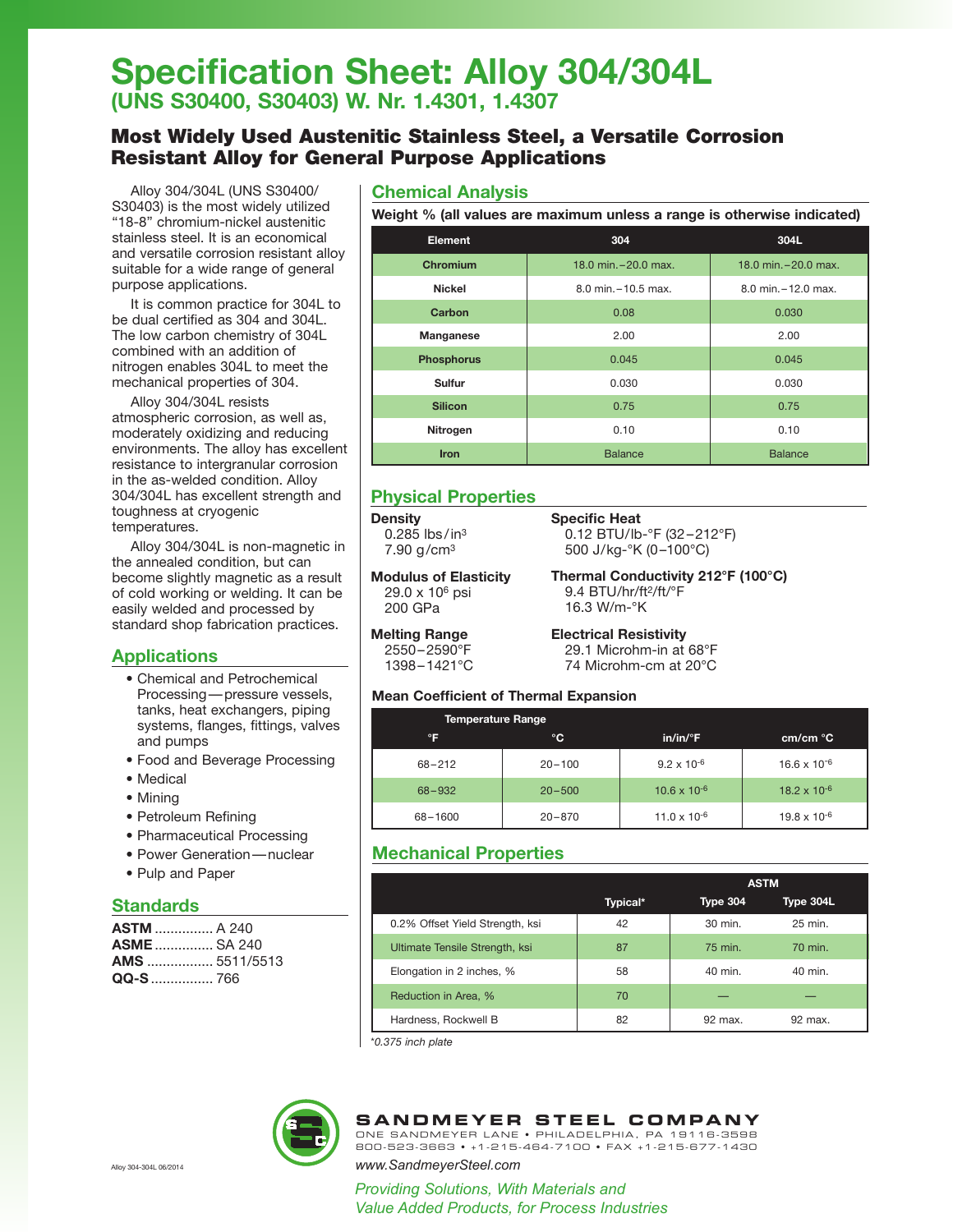#### **Corrosion Resistance**

Alloy 304/304L has good resistance to atmospheric corrosion, foods and beverages and to many organic and inorganic chemicals in moderately oxidizing to moderately reducing environments. The high chromium content of the alloy provides resistance to oxidizing solutions such as nitric acid up to 55% weight and up to 176°F (80°C).

Alloy 304/304L also resists moderately aggressive organic acids such as acetic. The nickel present in the alloy provides resistance to moderately reducing solutions such as pure phosphoric acid, whatever the concentration, in cold solutions and up to 10% diluted hot solutions. The alloy can also operate successfully in caustic solutions free of chlorides or fluorides at moderate temperatures.

Alloy 304/304L does not perform well in more highly reducing environments such as those containing chlorides and sulfuric acid.

Alloy 304/304L performs well in fresh water service with low levels of chlorides (less than 100ppm). At higher chloride levels the grade is susceptible to crevice corrosion and pitting. For successful performance under these more severe conditions, higher molybdenum content is need such as 316/316L. Alloy 304/304L is not recommended for service in marine environments.

In most instances, the corrosion resistance of Alloys 304, 304L and 304H will be roughly equal in most corrosive environments. However, in environments that are sufficiently corrosive to cause intergranular corrosion of welds and heat-affected zones Alloy 304L should be used because of its low carbon content.

**Lowest Temperature (°F) at Which the Corrosion Rate Exceeds 5 mpy**

| <b>CORROSION</b><br><b>ENVIRONMENT</b>               | <b>Type</b><br>304 | <b>Type</b><br>316L | 2205<br>(UNS S32205) | 2507              |
|------------------------------------------------------|--------------------|---------------------|----------------------|-------------------|
| 0.2% Hydrochloric Acid                               | >Boiling           | >Boiling            | >Boiling             | >Boiling          |
| 1% Hydrochloric Acid                                 | 86p                | 86                  | 185                  | >Boiling          |
| 10% Sulfuric Acid                                    |                    | 122                 | 140                  | 167               |
| 60% Sulfuric Acid                                    |                    | $54$                | < 59                 | $57$              |
| 96% Sulfuric Acid                                    |                    | 113                 | 77                   | 86                |
| 85% Phosphoric Acid                                  | 176                | 203                 | 194                  | 203               |
| 10% Nitric Acid                                      | >Boiling           | >Boiling            | >Boiling             | >Boiling          |
| 65% Nitric Acid                                      | 212                | 212                 | 221                  | 230               |
| 80% Acetic Acid                                      | 212p               | >Boiling            | >Boiling             | >Boiling          |
| 50% Formic Acid                                      | $\geq 50$          | 104                 | 194                  | 194               |
| 50% Sodium Hydroxide                                 | 185                | 194                 | 194                  | 230               |
| 83% Phosphoric Acid +<br>2% Hydrofluoric Acid        | 113                | 149                 | 122                  | 140               |
| 60% Nitric Acid +<br>2% Hydrochloric Acid            | >140               | >140                | >140                 | >140              |
| 50% Acetic Acid +<br>50% Acetic Anhydride            | >Boiling           | 248                 | 212                  | 230               |
| 1% Hydrochloric Acid +<br>0.3% Ferric Chloride       | 68p                | 77p                 | 113 <sub>ps</sub>    | 203 <sub>ps</sub> |
| 10% Sulfuric Acid +<br>2000ppm Cl- + N2              |                    | 77                  | 95                   | 122               |
| 10% Sulfuric Acid +<br>2000ppm Cl- + SO <sub>2</sub> |                    | $<<$ 59 $p$         | < 59                 | 104               |
| WPA1, High Cl- Content                               | $<<$ 50            | $\leq 50$           | 113                  | 203               |
| WPA2, High F- Content                                | $<<$ 50            | $\leq 50$           | 140                  | 167               |

*ps = pitting can occur*

*ps = pitting/crevice corrosion can occur*

| WPA $P_2O_5$ | CI <sup>-</sup> | l Fili |     | $H_2SO_4$ Fe $_2O_3$ Al $_2O_3$ SiO $_2$ |      |                      | CaO MgO     |
|--------------|-----------------|--------|-----|------------------------------------------|------|----------------------|-------------|
|              |                 |        |     |                                          |      |                      |             |
| 54           | $\vert$ 0.02    | 2.0    | 4.0 | 0.30                                     | 0.20 | $\vert$ 0.10 $\vert$ | $0.20$ 0.70 |